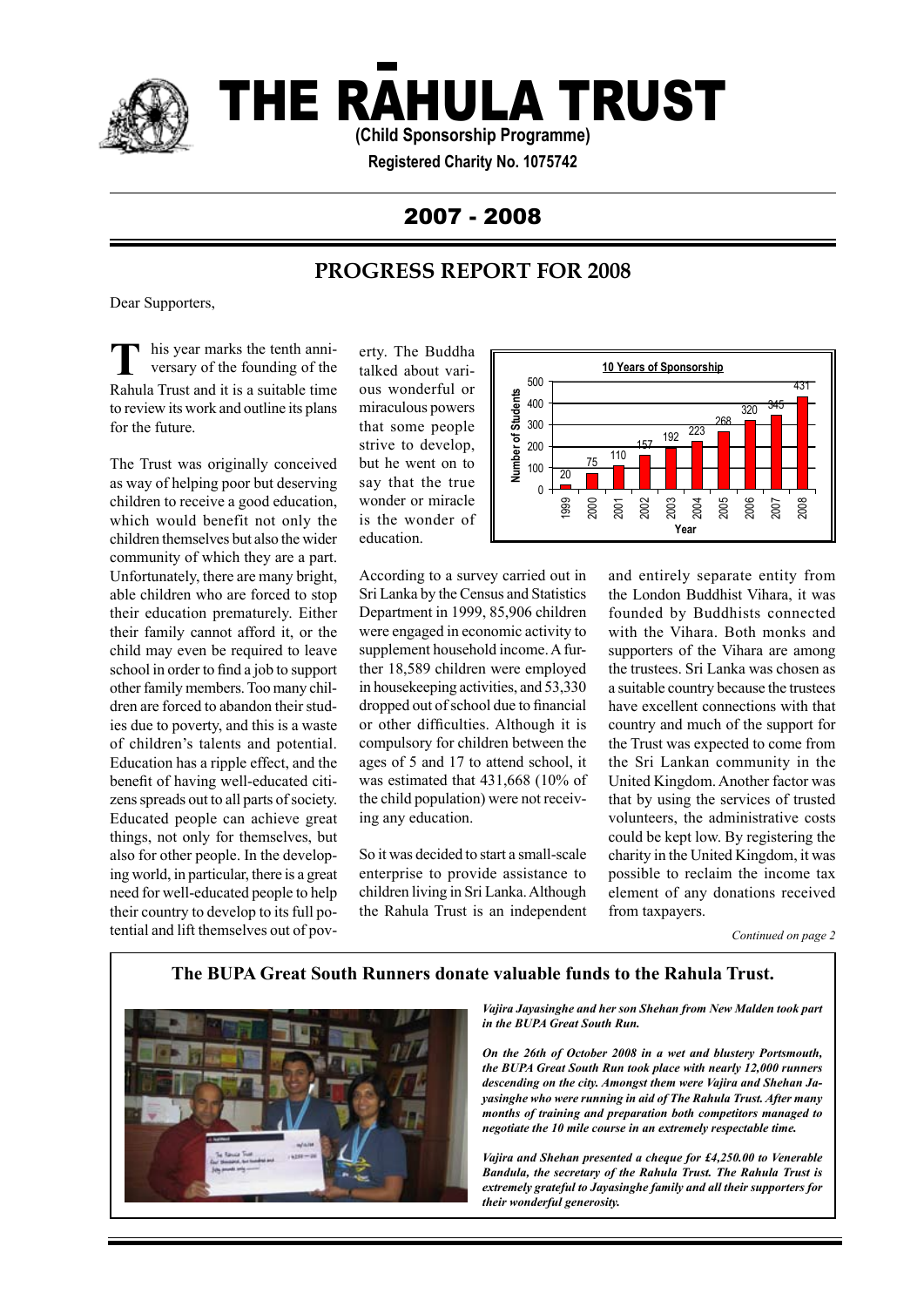#### **Child Sponsorship**

The initial plan was child sponsorship. This was not an entirely original idea. Other charities already used this successfully as a way of involving donors with recipients on a mediumto long-term basis. Donors are asked to commit themselves to making a regular donation (monthly, quarterly or annually). In return, the donor is allocated a specific child as the beneficiary of the donations. This allows the donor to take an ongoing interest in the development of the child and to follow the child's progress through regular receipt of school reports. If they wish, donors can correspond direct with the child and, in a few cases, they may also make a visit. We know that many children write letters of appreciation, either to the Trust or direct to their sponsor, to express their gratitude for the support they are receiving. The chart shows how the number of sponsored children has increased steadily, year by year for the last ten years. Some students have now entered university, and some have completed their studies at the university.

At the end of year 2004 Sri Lanka was devastated by the tsunami, which created almost endless needs for help. Many children and their parents were killed, others were made orphans or homeless. Schools were destroyed. From its general funds, the Trust made several donations. One was to the Peraliya Maha Vidyalaya for the purchase of replacement library books and cupboards. A longer-term commitment was made to the Sahanodaya Foundation to support 100 children affected by the tsunami. To do this, we were greatly helped by the fund-raising activities of one supporter.

While the child sponsorship scheme has continued to grow and remains at the centre of our activities, the Trust has also received donations which are not tied to a specific child. This has enabled us to sponsor children who would not otherwise receive support. However, there are always more children needing sponsors, and we should be delighted to receive any

additional offers of sponsorship. The general funds allow the Trust to support educational projects of a more general nature, which would benefit an entire school or group of children. We summarise these below:-

#### **Pre-School**

Money was given to develop a preschool project in Tawalama for the development of their library and playground. There have also been projects in Ranchamadama, Sevanagala Resource Centre, and Pepene Kekululu Lama Sanvidanaya in Embilipitiya.

#### **Library Supplies and Equipment**

Donations were made to several institutions in Sri Lanka for purchases of library books, cupboards and computer equipment. These include Thambiyawa Dharmapala Vidyalaya, Siddhartha Maha Vidyalaya Pemaduwa, Kadigamuwa Maha Vidyalaya and Rajanganaya Maha Vidyalaya. Mr. Tom Kariyawasam was very helpful in identifying and supervising these projects, and the trustees wish to express their thanks to him for all his hard work.

#### **Additional Education**

The Tantirimale area in Sri Lanka was identified as a suitable place to



lay on additional classes for a total of 23 children. The subjects covered were Sinhala, English, Mathematics, Science and General Knowledge. This project lasted for two years.

For the last four years we have supported the Viharamahadevi Girls' Orphanage in Biyagama with money to employ some additional teachers and to purchase computer equipment.

In 2006 we started to support the Pritipura Community in Wattala, where they are working to rehabilitate children who are physically and mentally handicapped. This is an ongoing project.

Recently we have started to support additional teaching in the village school in Ranchamadama, managed by the Siddhartha Child Development Foundation.

#### **Nepal**

For five years we have supported children in Kathmandu through the Samyak Youth Group. Initially the number was 13 children but this has now increased to 33. Help is also being given to the Metta Centre, an orphanage in Kathmandu. Both of these projects are managed by Buddhist monks, living in Kathmandu.



*Pre-school in Ranchamadama was supported with books and cupboards.*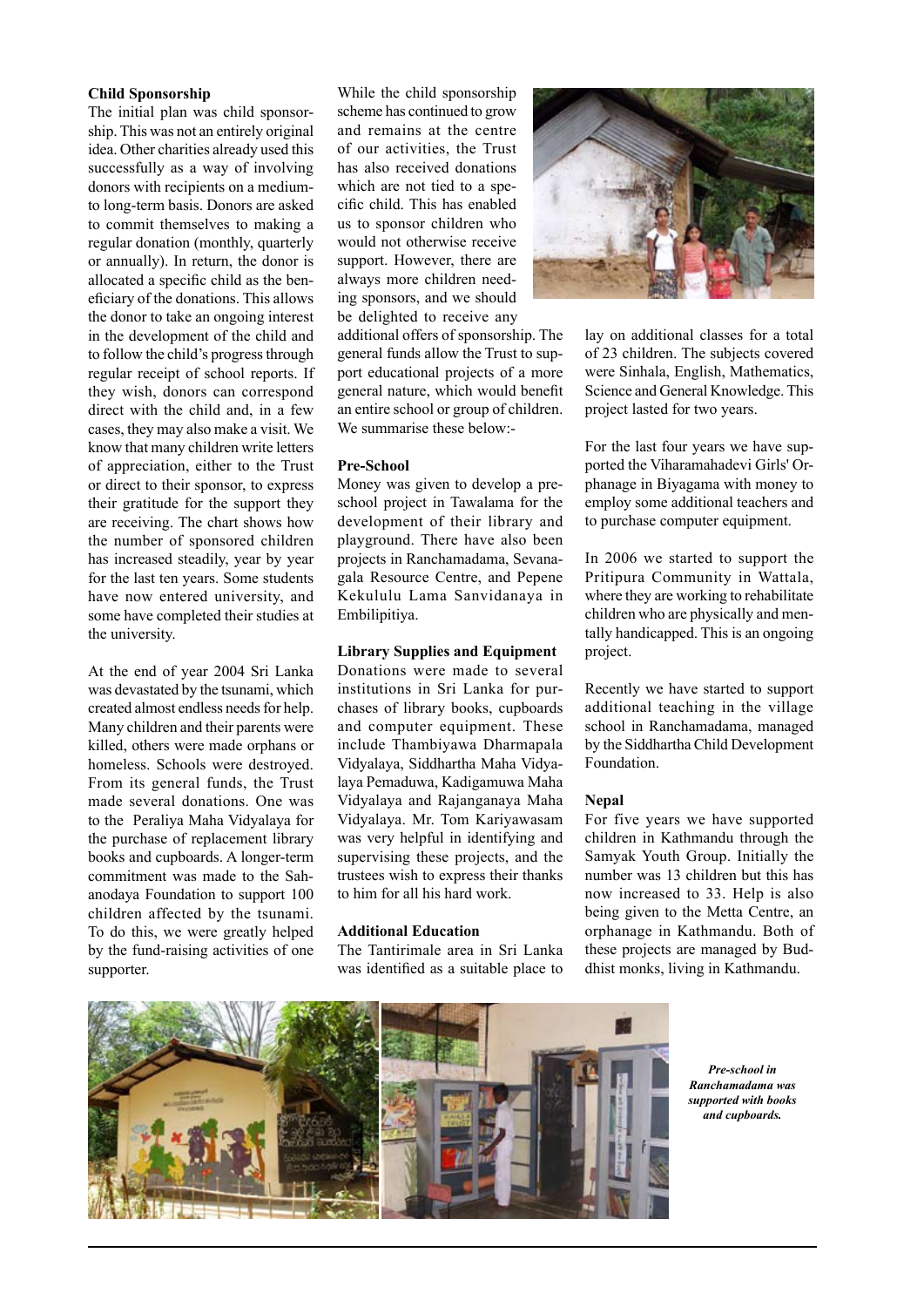#### **Kenya**

The Trust has been a regular donor of school equipment to the Nyumbani orphanage in Nairobi, where all the children are born HIV+. We have given an overhead projector, a radio and desks with chairs for their school. Two sisters have been sponsored for their secondary and college education.

#### **Sudan**

In 2008 the Trust got involved in the Sudan, for the first time, by donating a brick-making machine to assist with the building of a school in the Ofiriha Community, a remote village in the south of the country.

#### **Fund-raising**

The Trust is particularly grateful to a number of people who have made tremendous efforts to raise funds. Several people have raised funds by running. One young lady raised over £5,000 by running the London Marathon, a young man raised £1,400 running in the Edinburgh marathon and two other supporters raised £4,250 running in the BUPA Great South Run. A young banker organised two sponsored walks and "Farewell Summer" fundraising party raising a combined total of £6,000. Another supporter made a CD of monks from the London Buddhist Vihara chanting Buddhist texts. Proceeds of the sales exceeded £1,000. A supporter in Brussels organised two art exhibitions and auctions which raised £1,200. To them and to all the many other people who have contributed other amounts, we express our deep gratitude.

accounts that we have been successful in keeping the operating costs very low. Nothing is deducted from sponsors' donations to cover administration expenses, which are met from the Trust's general funds. This could not be done without the support of many volunteers who give their time so freely. Our secretary has been particularly energetic. Whenever he visits Sri Lanka, he takes it upon himself to visit many children all over the island to check on their progress. We are indeed grateful to all our volunteers. We are also grateful to our many supporters without whose generosity our activities would not be possible. We should like you to know that all donations, regardless of size, are significant. On behalf of all those children who benefit from your gifts, we should like to say a heartfelt "thank you".

#### **Looking to the future**

At the end of the year 2006 we were saddened by the death of our Chairman, Most Ven. Dr. Vajiragnana, who had rendered great service to the Trust right from its inception. A new trustee has been appointed. She is Mrs. Pat Smith, a long-time and dedicated supporter of the London Buddhist Vihara, whose talents and wisdom will be of great value to the Trust.

Throughout the last decade the Trust

has been expanding slowly. The trustees have been careful not to donate to projects unless they are reasonably confident that the money will be well spent, preferring if possible to donate equipment, rather than money. It can be seen from the published



*Library books, cupboards and a computer was donated to Tantirimale Tambiyawa Maha Vidyalaya in Anuradhapura* 



*Some of the Sponsored children in Anuradhapura, Badulla, Galle and Kandy districts*